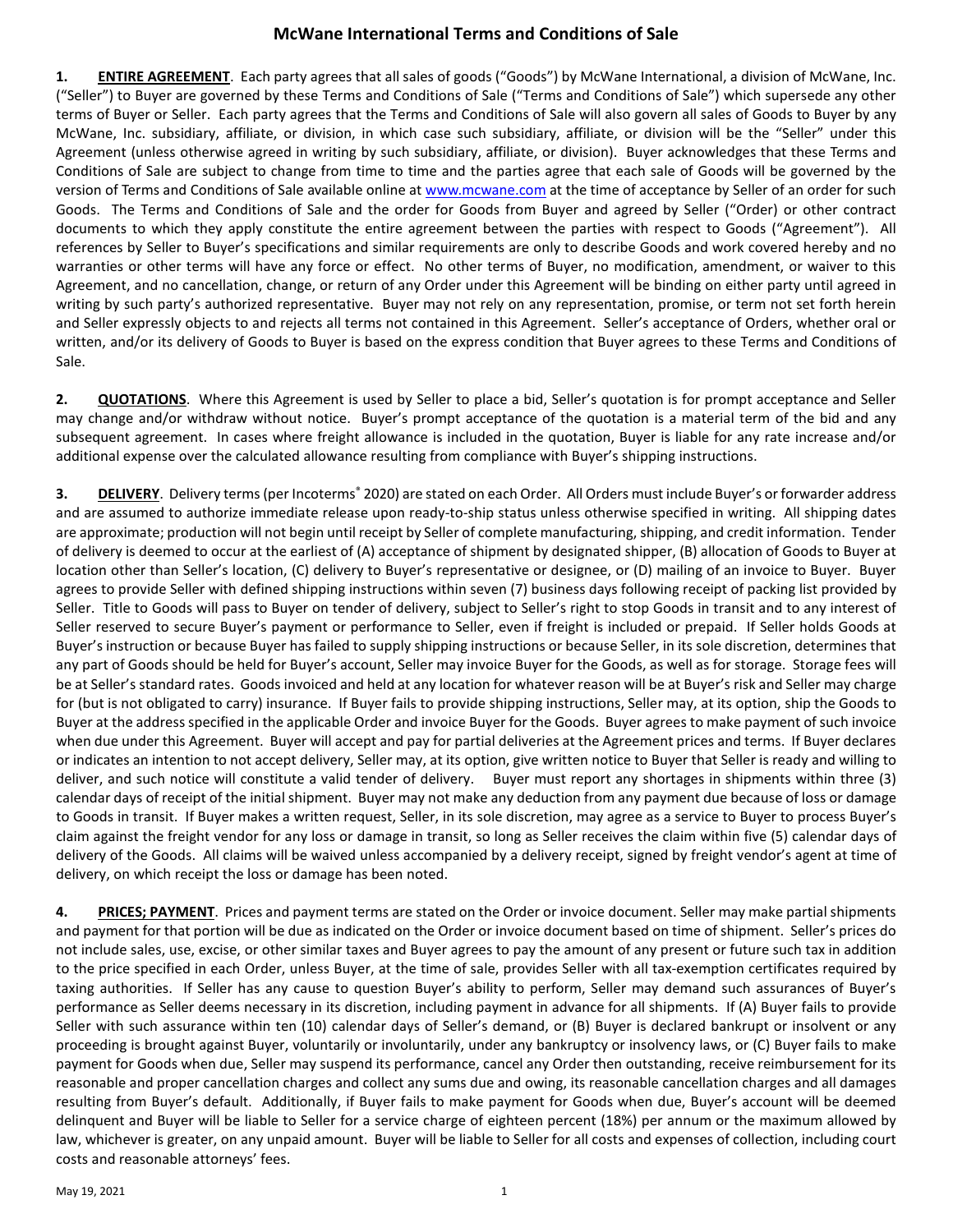**5. CANCELLATION, CHANGES AND RETURNS**. If Buyer properly requests a cancellation, change, or return, Seller may, at its option: (A) charge Buyer for any costs Seller incurred prior to or because of such cancellation, change, or return; (B) revise its prices and delivery dates to reflect such change; and/or (C) accept returned Goods for credit if, in Seller's sole discretion, it finds such Goods to be standard stock and in good condition. The credit will be, in Seller's sole discretion, either the invoice price less a percentage to be determined by Seller or the scrap value of the Goods, along with shipping and handling charges to be determined by Seller. All returned Goods must be securely packed by Buyer to ensure that returned material is not damaged during shipment.

**6. FORCE MAJEURE; DEFERRED DELIVERY**. Seller will not be liable for any expense, loss, or damage resulting from delay in delivery or prevention of performance caused by any event beyond Seller's reasonable control ("Force Majeure"), including but not limited to: fire; flood; storm; act of God; strike, labor dispute or labor shortage; lack of or inability to obtain materials, fuels, supplies, or equipment; civil unrest or riot; pandemic; accident; transportation delay or shortage; act or failure to act of Buyer or any government; or any other cause whatsoever, provided that such cause is beyond Seller's reasonable control. Seller will have such additional time for performance as reasonably necessary under the circumstances and may adjust the price to reflect increases caused by Force Majeure. Buyer's acceptance of any Goods will constitute Buyer's waiver of any claim for damages for delay in delivery of such Goods. If delivery is delayed or interrupted by Force Majeure, Seller may store the Goods at Buyer's expense and risk and charge Buyer a reasonable storage rate. If Seller is delayed because it is awaiting Buyer's approval or acceptance of designs, drawings, prints, or engineering or technical data, or is awaiting Buyer's approval or acceptance of Goods, Seller will be entitled to a price adjustment equal to increase in Seller's production costs and all other losses and expenses incurred by Seller because of such delays. If Buyer requests and Seller approves in writing a deferred delivery on any Order, Seller may charge Buyer for the completed portion of the Order and warehouse all completed Goods at Buyer's expense and risk of loss. As to any uncompleted portion of the Order, Seller may, at its option, cancel the uncompleted portion under Section 5 above or revise its prices and delivery schedules on the uncompleted portion to reflect its increased costs and expenses attributable to the delay.

**7. WARRANTY; PATENTS**. Seller warrants that Goods will be of the kind described in this Agreement and free from defects in material and workmanship under conditions of normal use. Seller reserves the right to make any modifications required by production conditions to information set forth in Seller's catalogues and advertising literature. Seller will not be liable or responsible for (A) any defects attributed to normal wear and tear, erosion or corrosion, improper storage, use, or maintenance, or use of Goods with incompatible products, or (B) defects in any part of Goods manufactured by others. If (B) above is applicable, Seller will, as an accommodation to Buyer, assign to Buyer any warranties given to it by any such other manufacturers; provided, however, that the foregoing will not extend Seller's warranty to any accessory products unless Seller specifically agrees in writing. All warranties are void if Goods are modified or used in conjunction with products or accessories not manufactured or approved by Seller or which are incompatible with Goods. This warranty does not cover failure of any part manufactured by others, failure of any part from external forces, including but not limited to corrosive soils, earthquake, installation, vandalism, vehicular or other impact, application of excessive torque to the operating mechanism, frost heave, or other Force Majeure. Any claim by Buyer with reference to Goods for any cause will be deemed waived by Buyer unless submitted to Seller in writing within ten (10) calendar days from the date Buyer discovered, or should have discovered, any claimed breach. Buyer will give Seller an opportunity to investigate. If Buyer furnishes prompt notice to Seller of any defect and an opportunity to inspect the alleged defect as provided above, Seller will, in its sole discretion, either: (i) repair the defective or nonconforming Goods; (ii) replace nonconforming Goods, or part thereof, which are sent to Seller by Buyer within sixty (60) calendar days after receipt of the Goods at Buyer's plant or storage facilities; or (iii) if Seller is unable or chooses not to repair or replace, return the purchase price paid and cancel any obligation to pay unpaid portions of the purchase price of nonconforming Goods. In no event will any obligation to pay or refund exceed the purchase price paid. Repair and/or replacement as provided above will be shipped EXW (Ex-Works) Seller's facility (Incoterms® 2020) unless otherwise agreed in writing by Seller. Buyer will prepay all transportation charges for return of all or part of Goods to Seller, unless otherwise agreed in writing by Seller. Seller will not be responsible for any labor, removal, or installation charges that may result from repair and/or replacement of any Goods. Buyer's exclusive remedy and Seller's sole liability for any loss, damage, injury, or expense of any kind arising from manufacture, delivery, sale, installation, use, or shipment of Goods will be, at Seller's option, the remedies described above, whether based on contract, warranty, tort, or any other basis of recovery. If any claim is made against Buyer based on a claim that any Goods constitute an infringement of any U.S. Letter Patent, Buyer will notify Seller immediately. Seller may, with Buyer's assistance, if required, but at Seller's expense, conduct settlement negotiations or defense of any litigation. If any Goods are held to infringe any U.S. Letter Patent, and their use is enjoined, or, if as a result of a settlement, Seller deems their continued use unadvisable and provided that Buyer has given Seller the immediate notice required above and has used Goods only in accordance with the provisions of this Agreement and has not altered or changed them in any material way, Seller will, at its option and expense, procure for Buyer the right to continue using Goods, modify Goods so that they become non-infringing, replace Goods with non-infringing Goods of substantially equal quality, or replace Goods and refund the purchase price, less reasonable depreciation. The above is intended as a complete allocation of risks between the parties, including without limitation liability for patent infringement. Buyer understands that it will not be able to recover consequential damages even though it may suffer such damages in substantial amounts. Because this Agreement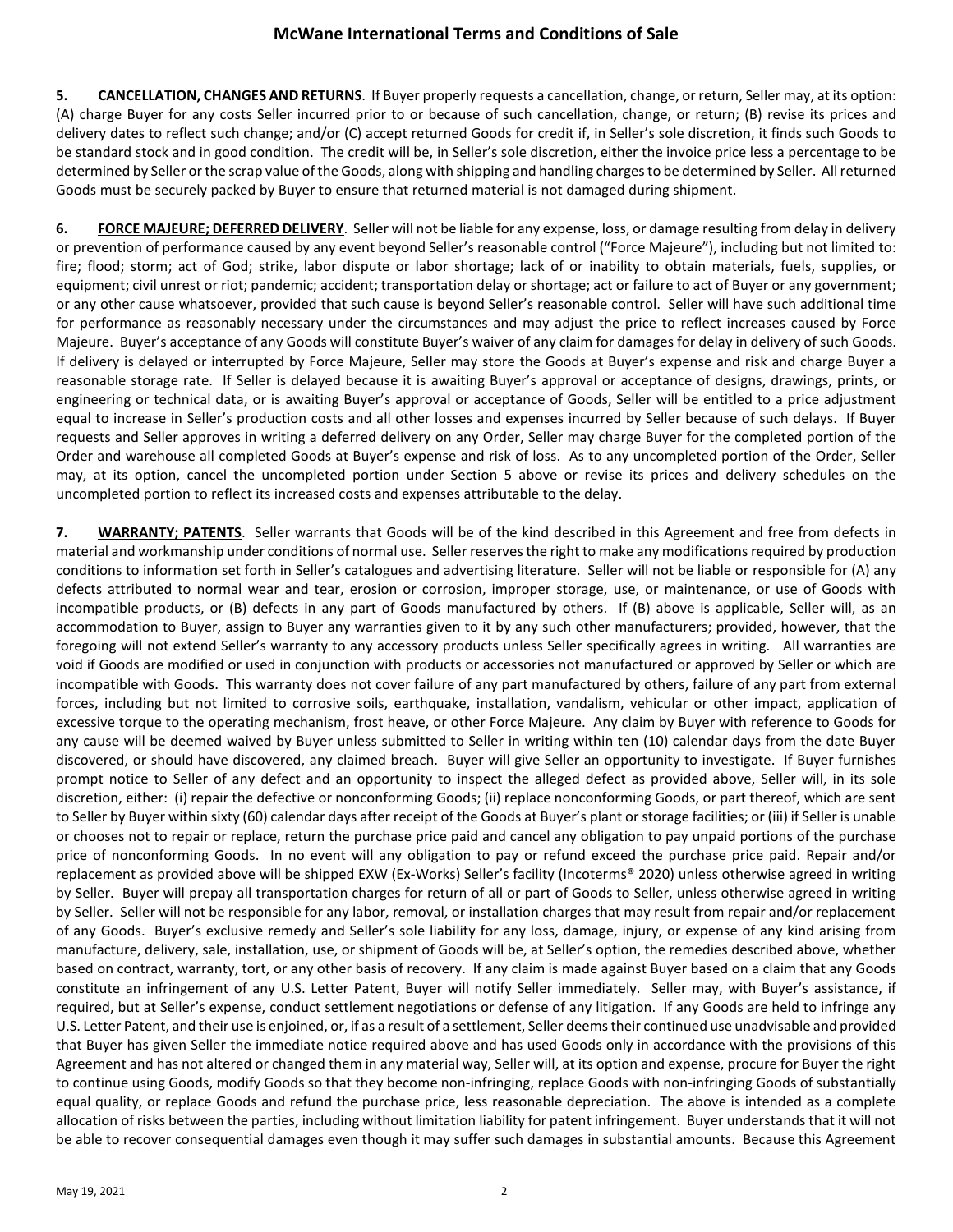## **McWane International Terms and Conditions of Sale**

and the price paid reflect such allocation, this limitation will not have failed of its essential purpose even if it operates to bar recovery for such consequential damages.

**8. LIMITATION OF LIABILITY**. THE WARRANTIES IN SECTION 7 ARE EXCLUSIVE AND IN LIEU OF ALL OTHER WARRANTIES, EXPRESS OR IMPLIED BY LAW OR STATUTE OR ARISING FROM TRADE USAGE OR COURSE OF DEALING. THERE IS NO IMPLIED WARRANTY OF MERCHANTABILITY OR FITNESS FOR A PARTICULAR PURPOSE. IN NO EVENT, WHETHER AS A RESULT OF BREACH OF CONTRACT, WARRANTY, TORT (INCLUDING NEGLIGENCE), OR STRICT LIABILITY, WILL SELLER BE LIABLE FOR ANY PUNITIVE, SPECIAL, INCIDENTAL, OR CONSEQUENTIAL DAMAGES, INCLUDING BUT NOT LIMITED TO LOSS OF PROFIT, LOSS OF USE OF GOODS OR OTHER PROPERTY OR EQUIPMENT, DAMAGE TO OTHER PROPERTY, COST OF CAPITAL, COST OF SUBSTITUTE GOODS, DOWNTIME, OR CLAIMS OF BUYER'S CUSTOMERS FOR ANY OF THE AFORESAID DAMAGES, EVEN IF BUYER HAS BEEN ADVISED OF THE POSSIBILITY OF SUCH DAMAGES. SELLER WILL NOT BE LIABLE, AND BUYER AGREES TO INDEMNIFY SELLER, FOR ALL PERSONAL INJURY, PROPERTY DAMAGE, AND OTHER LIABILITY RESULTING IN WHOLE OR PART FROM BUYER'S NEGLIGENCE OR WILLFUL MISCONDUCT. NO CLAIMS OF ANY KIND, WHETHER BASED ON CONTRACT, TORT, STRICT LIABILITY, OR OTHERWISE, MAY BE BROUGHT AGAINST SELLER MORE THAN TWENTY-FOUR (24) MONTHS AFTER DELIVERY OF GOODS TO BUYER. In any contract by Buyer for resale of Goods, Buyer will effectively disclaim, as against Seller, any implied warranty of merchantability and all liability for property damage or personal injury resulting from handling, possession, or use of Goods, and will exclude, as against Seller, any liability for special or consequential damages.

**9. CONTROLLING LAW; CONSENT TO VENUE; DISPUTE RESOLUTION**. This Agreement and all rights and obligations hereunder will be governed by, and construed in accordance with, the laws of the State of Delaware, without regard to its conflicts of law provisions. The United Nations Convention on Contracts for the International Sale of Goods will not apply to this Agreement. All disputes, claims, and controversies ("Dispute") between the parties arising out of or relating to this Agreement, including but not limited to Disputes based on or arising from an alleged tort, will be resolved by binding arbitration in accordance with the Delaware Rapid Arbitration Act ("DRAA"). Disputes will be arbitrated in Wilmington, Delaware. The parties will select arbitrators in accordance with the DRAA. The parties may mutually agree on the rules governing such arbitration, provided that such rules, and any additional or different rules, are consistent with the DRAA. Defenses based on statutes of limitation and similar doctrines will be applicable in any such proceeding, and commencement of an arbitration proceeding under this Agreement will be deemed commencement of an action for such purposes. No Dispute will be arbitrated as a class action, representative or general public action, collective action, private attorney-general action, or otherwise be joined with claims of any other person ("Collective Proceedings"). If (A) this limitation on Collective Proceedings is held by an arbitrator or court of competent jurisdiction to be unenforceable or interpreted to not prevent a Collective Proceeding, and/or (B) any arbitrator or court renders a decision regarding the question of arbitrability under the DRAA such that the Dispute is not arbitrated in accordance with the DRAA, then such Dispute will proceed in a court of law as provided below and not arbitration. Notwithstanding the foregoing, Seller reserves the right to resolve or bring any Dispute in a court of competent jurisdiction in the state or federal courts of Delaware and the parties agree that, except when the Dispute is arbitrated, the exclusive venue for all Disputes between the parties will be the state and federal courts of Delaware, to which jurisdiction each party hereby irrevocably submits. Each party waives any objection or defense that it is not personally subject to jurisdiction of the state and federal courts of Delaware; that venue of the action is improper; and that the action, suit, or proceeding is brought in an inconvenient forum. In addition to any other mode of service of process authorized by law, each party consents to service of process by registered or certified mail. EACH PARTY EXPRESSLY WAIVES ALL RIGHTS IT MAY HAVE TO A TRIAL BY JURY.

**10. COMPLIANCE WITH LAWS**. Each party represents and warrants, in connection with transactions contemplated by this Agreement, and any other agreement contemplated by or entered into pursuant to this Agreement, that it will comply with all applicable governmental laws, codes, regulations, orders, and ordinances, including but not limited to all applicable: (A) laws and regulations regarding export controls, economic sanctions, trade embargoes, anti-boycott restrictions and anti-corruption laws, including but not limited to the U.S. Foreign Corrupt Practices Act (as amended), and the United Kingdom Bribery Act ("Applicable International Trade and Anti-Corruption Laws"); (B) equal employment opportunity laws, regulations, and requirements, and laws and regulations prohibiting discrimination against any person because of veteran status, disability, race, creed, color, national origin, religion, age, or sex in any term or condition of employment; and (C) laws and regulations addressing human trafficking and slavery. Each party acknowledges and confirms that it and its officers, directors, employees, agents, contractors, designees, and/or any other party acting on its behalf ("Related Parties") are familiar with the provisions of Applicable International Trade and Anti-Corruption Laws. Each party agrees to indemnify, defend, and hold harmless the other party and its employees from and against all claims, demands, costs, penalties, and fines arising in connection with any alleged breach by the indemnifying party or any of its Related Parties of this Section. Seller may terminate this Agreement entirely, without liability to Buyer, if Seller believes in good faith that Buyer or any of its Related Parties has violated or intends to violate this Section.

## **11. MISCELLANEOUS**.

(A) No waiver of any provision, right or remedy contained in this Agreement, including the terms of this Section 11(A), is binding on or effective against a party unless expressly stated in writing and signed by such party's authorized